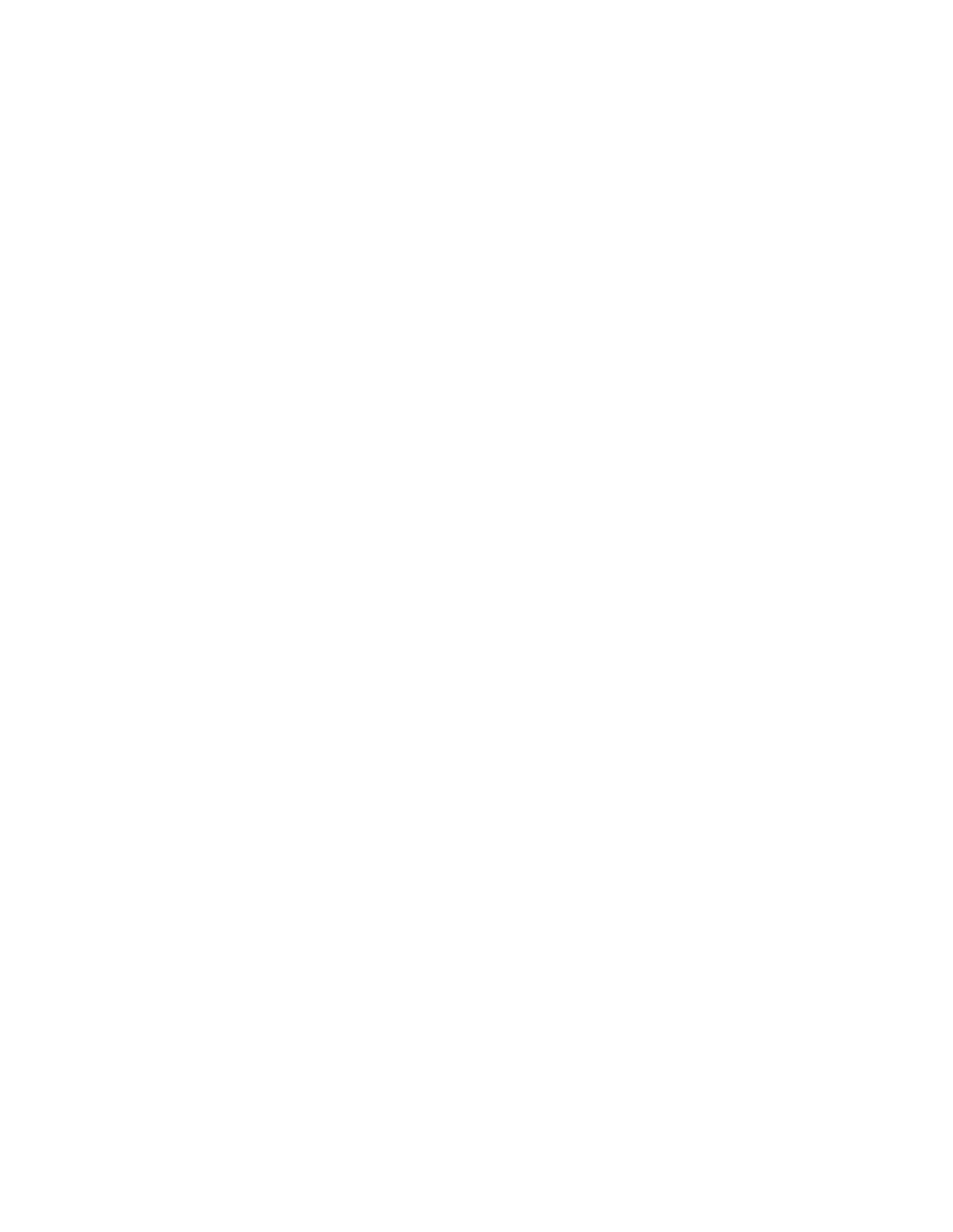# **SECTION 00230 CONSTRUCTION SURVEYING**

## <span id="page-2-0"></span>**PART 1 - GENERAL**

### <span id="page-2-1"></span>1.01 DESCRIPTION

Construction Surveying is that field survey work required for the preliminary engineering involved in the design of a specific construction contract and/or that construction staking required during the project construction phase, and includes any follow-up surveying or staking required to confirm as-built conditions or to replace monuments lost during construction, and any pertinent office preparation. Construction Surveying as utilized under this specification does not include surveying or field work involved in general mapping or otherwise related to general planning.

### <span id="page-2-2"></span>1.02 DEFINITIONS

- A. District shall mean the Eastern Municipal Water District, and shall include authorized representatives of the Eastern Municipal Water District.
- B. Consultant shall collectively mean the individual or firm contracting with the District to perform the surveying required by the contract.

Consultant shall be considered the prime contractor. In the event Consultant is an engineering firm contracting with a surveying firm for the actual surveying, the surveying firm shall be considered a subcontractor.

### <span id="page-2-3"></span>1.03 REQUIREMENT

- A. Prevailing Wage. In accordance with the provisions of the California Labor Code Section 1773.2, the Director of Industrial Relations has ascertained the general prevailing rates of wages and the general prevailing rates for legal holiday and overtime work in Riverside County. Copies of said rates are on file at the office of the District, which copies shall be made available for review to any interested party on request. Consultant shall post, or shall require the posting by the subcontractor of such determinations at the job site.
- B. Travel and Subsistence Payments shall be made to each worker as such travel and subsistence payments are defined in the applicable collective bargaining agreements filed in accordance with the requirements of Section 1773.8 of the California Labor Code.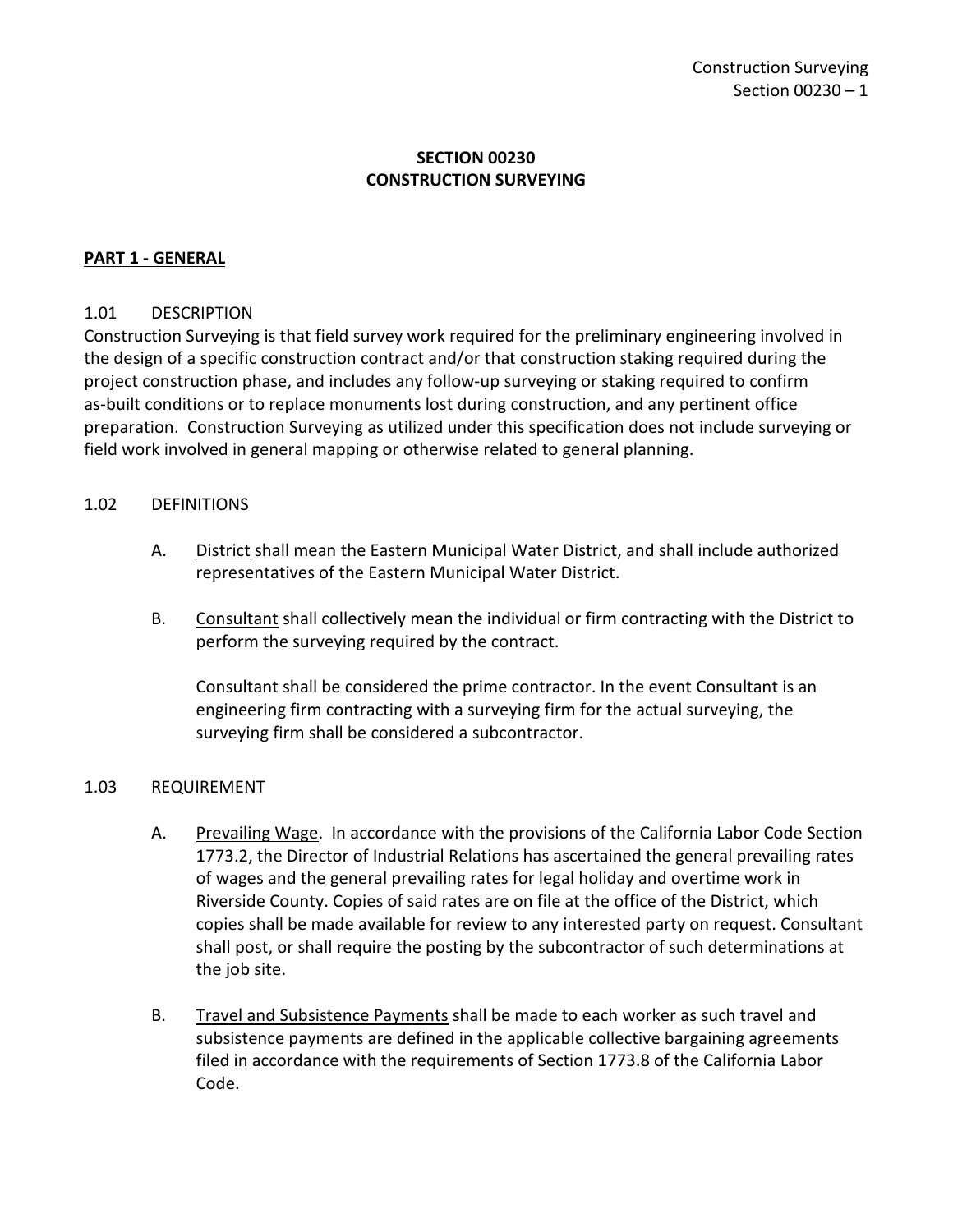# Construction Surveying Section 00230 – 2

- C. Penalty for Payment Violations. Consultant shall forfeit, or require the forfeit by his subcontractor as a penalty to the District \$25.00 for each calendar day, or portion thereof, for each worker paid less than the said stipulated prevailing rates for any work done under the contract, in violation of the provisions of the California Labor Code Section 1775 for transmittal to the State Treasurer 90 days after acceptance of the work. Consultant shall pay, or require the subcontractor to pay the difference between such prevailing wage rates and the amount paid each affected worker.
- D. Payroll Records/Apprentice Employment/8-Hour Day. It is the responsibility of the Consultant to maintain and make available, or to require the subcontractor to maintain and make available accurate payroll records pursuant to the requirements of Labor Code Section 1776; and to meet the apprentice employment requirements of Section 1777.5; and to adhere to the 8-hour legal days work and overtime pay requirements of Section 1810 through 1813 and 1815.
- E. Insurance Required. Consultant shall not commence work under this contract until he has obtained all policies of insurance required hereunder, nor shall he allow any subcontractor to commence work on his subcontract, until all policies of insurance required of the subcontractor have been obtained.

Consultant shall, during the life of this contract, notify District in writing of any incident, either under his jurisdiction, or any of his subcontractors, giving rise to any potential Bodily Injury or Property Damage claim and any resultant settlements, whether in conjunction with this or any other project which may affect the limits of the required coverage, as soon as is reasonable and practical.

Consultant shall take out and maintain the required insurance policies at his sole cost and expense at all times during the life of this contract. Each such policy of insurance shall:

- 1. Be produced by agents/brokers which are licensed to transact insurance business in the State of California;
- 2. Be issued by insurance carriers which are:
	- a) Licensed by the State of California to write business in this state; and,<br>b) Rated no less than "A-. Class VIII" or better by the A.M. Best Company
	- Rated no less than "A-, Class VIII" or better by the A.M. Best Company;

Any insurance carrier which is strategically affiliated with a parent insurance company or insurance group, must disclose the name of the parent company or group in any certificate of insurance documentation provided to the District.

Non-admitted/Surplus Lines insurance carriers (carriers not licensed in the State of California), may be acceptable to the District under certain conditions. Nonadmitted insurance carriers providing any form of insurance coverage must be: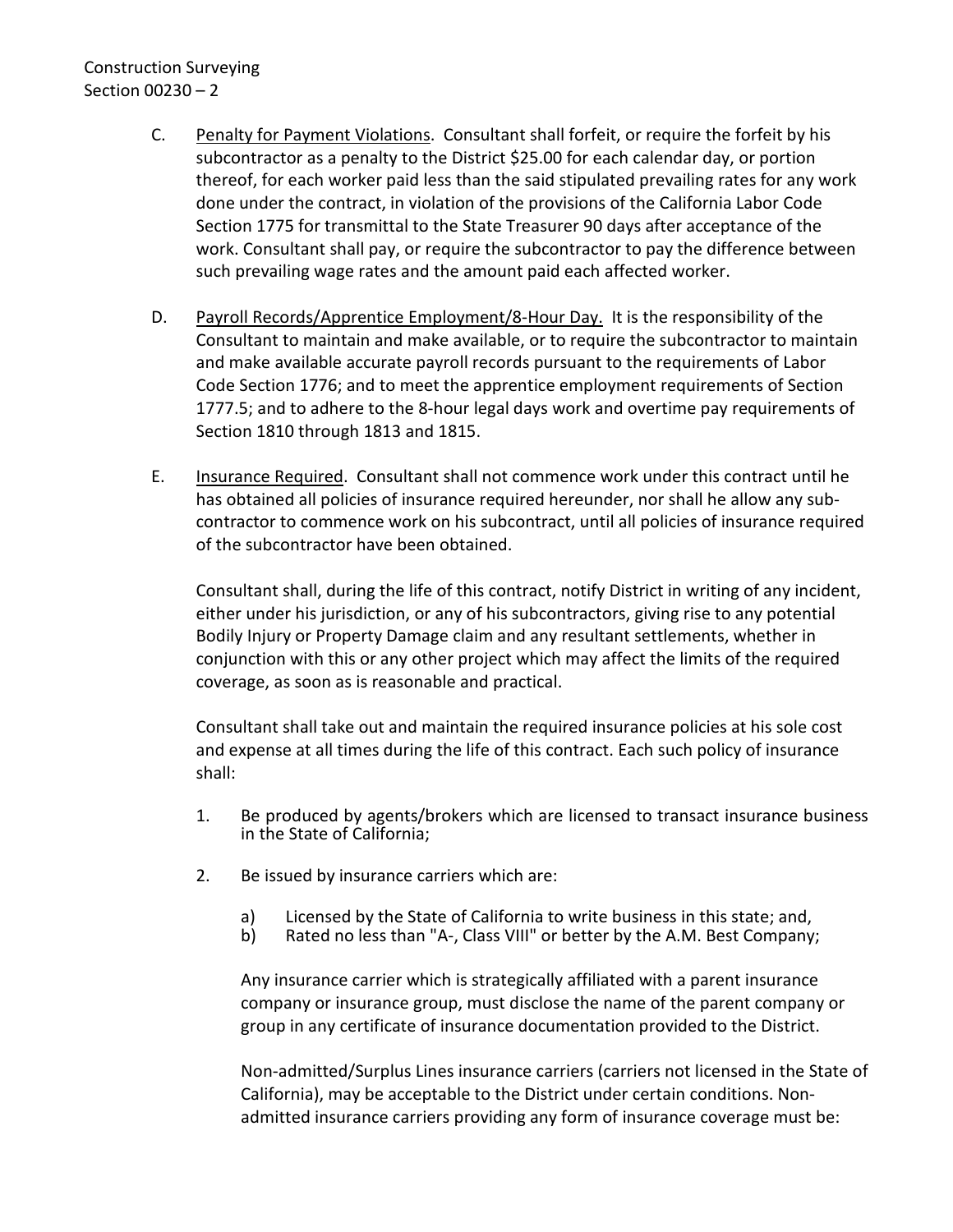- c) Domiciled in the United States; and,
- d) Listed as an approved insurance carrier on the California Department of Insurance L.E.S.L.I. list; and,
- e) Rated no less than "A-, Class VIII" or better by the A.M. Best Company.

The District reserves the right to disqualify any non-admitted insurer at any time without cause.

- 3. Name and list the District as "Additional Insured", by an endorsement executed by the insurance carrier; (this requirement does not apply to Professional Liability)
- 4. Specify that it acts as primary insurance and that no insurance held or owned by the additional insured shall be called upon to cover a loss under said policy;
- 5. Not be canceled, reduced in coverage or limits until thirty (30) days after receipt by the District of a written notice of such cancellation or reduction of coverages or limits, as evidenced by receipt of a registered letter;
- 6. Show evidence of renewal of an expiring policy once the insurance has been approved by the District. Prior approval must be obtained if the coverage or limits of the policy or the carrier has changed.

**Workers' Compensation Insurance**, The District requires that Consultant cover his employees as required by Section 3700 of the Labor Code of the State of California, and Consultant shall require all subcontractors similarly to provide such workers' compensation insurance for all subcontractor's employees. Such policy shall contain an endorsement which waives all right of subrogation against the District as designated in the policy of General Liability Insurance.

**Professional Liability Risks and Insurance Limits**. The District requires Consultant to insure against consequences of a professional act, error or omission and to provide the District with evidence that the following policies and limits are in force:

| <b>Workers' Compensation</b>  | Statutory   |
|-------------------------------|-------------|
| <b>General Liability</b>      | \$1,000,000 |
| <b>Professional Liability</b> | \$1,000,000 |
| Automobile Liability          | \$1,000,000 |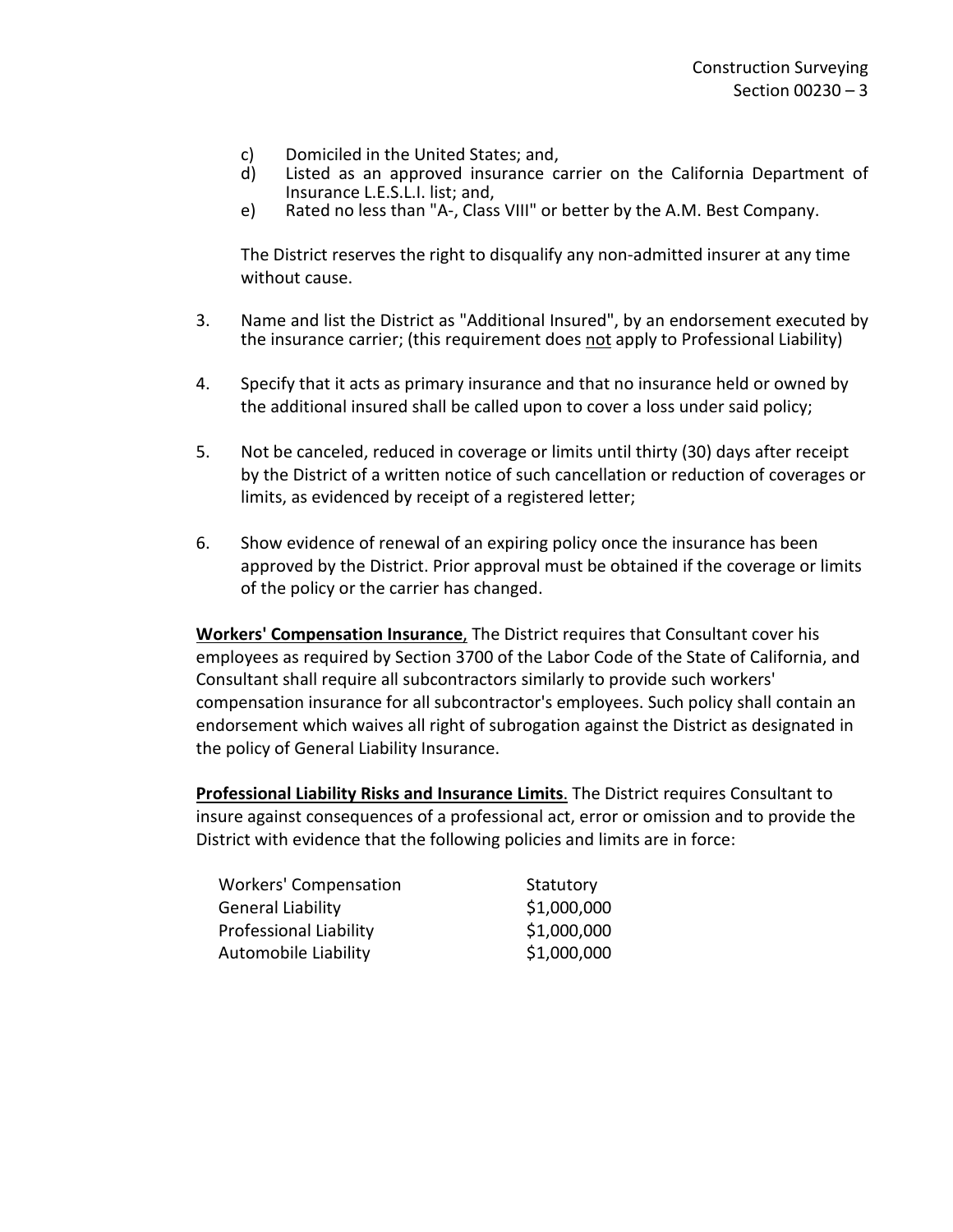Construction Surveying Section 00230 – 4

## <span id="page-5-0"></span>1.04 PAYMENT

Payment shall be made pursuant to receipt of billing to be submitted within 35 days following performance of the work, clearly identifying the work performed and the billing period covered by the invoice, and indicating agreement number, work order or construction order numbers, accompanied by daily time sheets for field work when applicable.

# <span id="page-5-1"></span>**PART 2 - PRODUCTS**

## <span id="page-5-2"></span>2.01 MATERIALS

All materials required for any construction surveying performed under this specification shall be furnished by and at the expense of Consultant as a part of the of the contract under which the work is performed.

## <span id="page-5-3"></span>**PART 3 - EXECUTION**

### <span id="page-5-4"></span>3.01 DIRECTION OF WORK

Except as otherwise stated in the Agreement, all work shall be under the direction of one of the following District representatives. Questions relative to the specific work shall be directed to that representative.

- A. The appropriate Designer of the project; in general this will be the originator of the agreement.
- B. The Engineering Inspection Supervisor or his designate for construction staking; in general this will be the Inspector.

### <span id="page-5-5"></span>3.02 PERFORMANCE

- A. Field Notes: Consultant shall supply District in electronic format and hard copy with the following:
	- 1. Raw data file of all pertinent survey work, complete with descriptor code listing.
	- 2. An ASCII coordinate file listing point number, northing, easting, and elevation (P,N,E,Z) of all points in the survey. These data shall be delimited by commas.
	- 3. A drawing file of any topographic surveys. Various layers shall be supplied as required by the Special Conditions or in the Request for Proposal.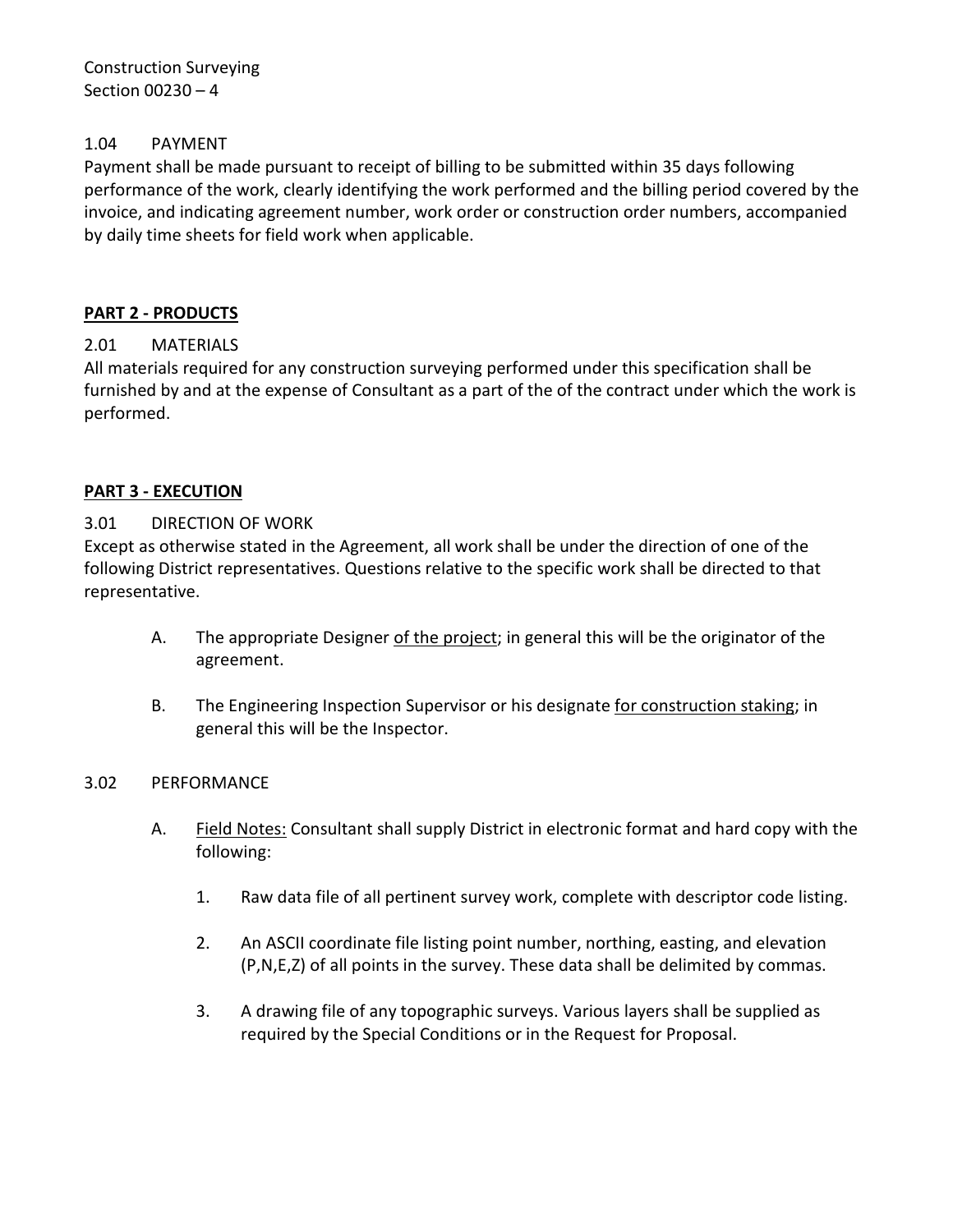- B. Monuments: Prior to construction, consultant shall field locate all street centerline and other survey monuments likely to be disturbed by construction of this project and shall be perpetuated to conformance with 8771 of the Business and Professional Code (Professional Land Surveyor's Act). A completed Corner Record showing at least four ties for each point shall be prepared by a licensed land surveyor and submitted to the Riverside County Surveyor prior to any construction. After construction, a subsequent Corner Record shall be filed with the Riverside County Surveyor for the replacement of any monument that has been destroyed, damaged, covered, obscured, or otherwise obliterated by the construction as stated by the Board of Registration for Professional Engineers and Land Surveyor's letter dated February 28, 1997.
- C. Construction Stakes: Construction stakes shall be set as specified on the drawings, in the Specifications, or in the survey agreement or task order.
- D. Grade Sheets: Typed grade sheets for construction staking must be complete, listing all locations, offsets, etc., and shall be delivered promptly and prior to construction. Three copies shall be delivered to the District inspector for distribution to the construction contractor, and one copy shall be delivered directly to the E.M.W.D. office for the project file. This letter may be faxed. (Fax # (909)-928-6111).
- E. All submitted field notes shall become the property of District. Copies of all field notes including recorded Corner Record must be submitted to EMWD prior to final invoicing by the consultant.

**END OF SECTION 00230**